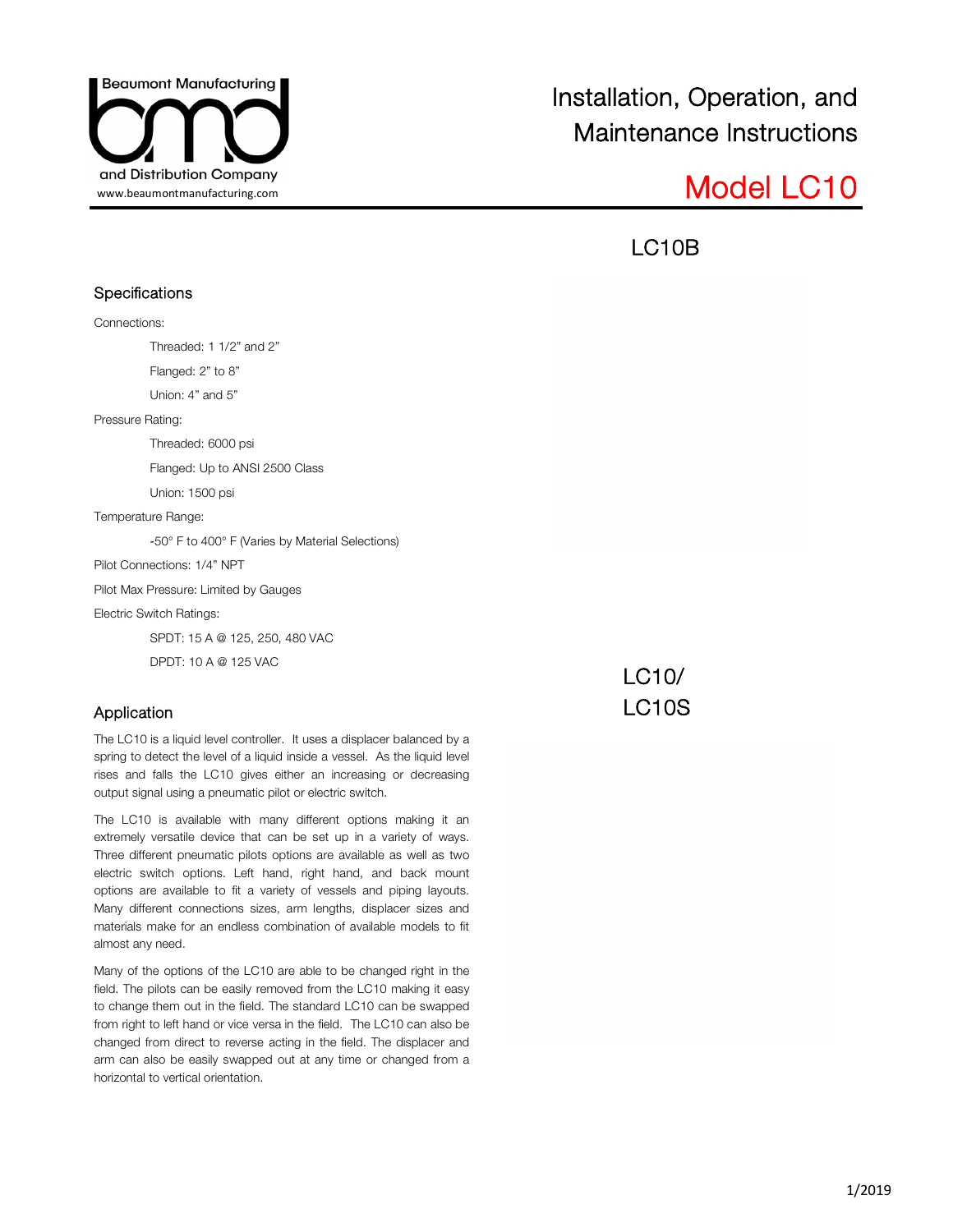

# and Distribution Company<br>
www.beaumontmanufacturing.com<br>
Model LC10 Installation

### Installation

#### Arm and Displacer (See Figure 1)

The Arm and Displacer are shipped in the box with the LC10 and will need to be attached before the LC10 is installed into a vessel. Thread the Arm into the Shaft inside the LC10 Body. This can be done inserting the Arm into the hole in the end of the LC10 Body and pushing it in until it can be threaded into the hole in the Shaft located near the back of the Body. The Shaft may need to be rotated slightly until the threaded hole is aligned to the front. For a horizontal arrangement screw the Displacer directly onto the Arm. For a vertical arrangement, attach the Arm followed by the Swivel Assembly, then add the Displacer. If vibration is a concern, Loctite can be added to the Arm threads before installation.

#### Body

For a threaded Body verify that the condition of the threads on the vessel and the LC10 are undamaged and free of debris. Apply pipe compound or Teflon tape to the threads. Insert the Displacer and Arm into the vessel and thread the LC10 onto the vessel.

For a flanged Body LC10 use the correct Gasket and bolts to connect the LC10 to the vessel.

For a union connection be sure to put the Hammer Nut over the Body before threading the LC10 Body into the blind flange. Then put the blind flange on the end of the Weld Neck and thread on and tighten the Hammer Nut.

For any installation make sure that there is enough clearance for the Arm and Displacer to move freely in the vessel without touching the vessel sides or bottom.

#### Pilot/Switch (See Figure 3)

Connect low pressure supply gas to the LC10 Pilot. The 1/4 NPT Pilot connections can be found at the back of the LC10 Case. CAUTION: Be sure not to exceed the pressure range of the Pilot Gauges. Doing so can damage the gauges and pilot. The standard Gauges are 0-30 or 0-60 psi.

If installing an LC10 with an Electric Switch, follow the proper electrical codes when making connections and installing conduit. See Figure 2.







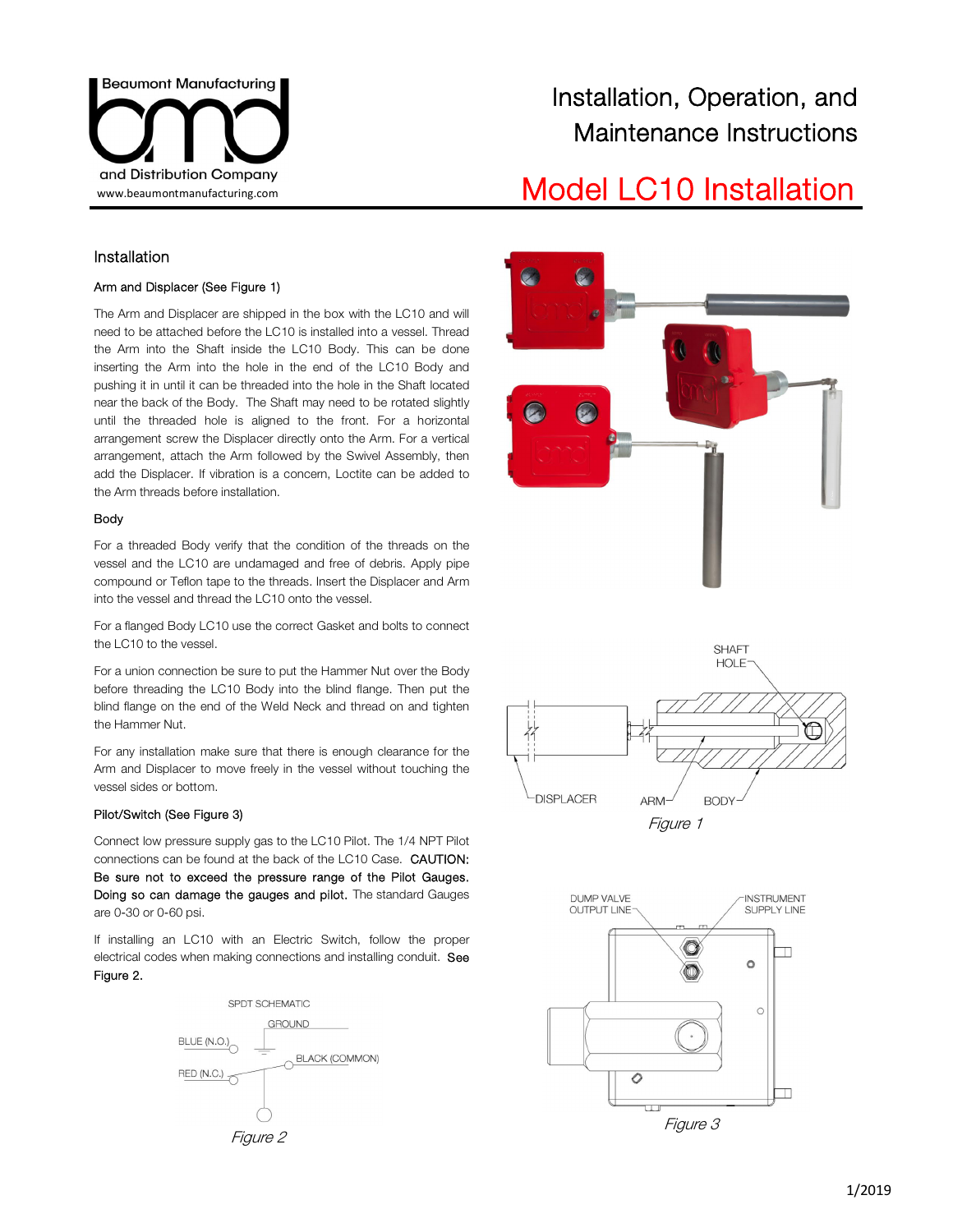

## and Distribution Company<br>www.beaumontmanufacturing.com Model LC10 Operation

### Principles of Operation

The LC10 uses Archimedes' principle in order to detect the level of liquid in a vessel. The Displacer weighs less when submerged in a liquid, because of the buoyant force acting on the Displacer when it is submerged. Since the weight of the Displacer is balanced by the LC10 Spring, the buoyant force from the liquid is enough to lift the Displacer and Arm upward rotating the Level Adjustment Bar. The Level Adjustment Bar pushes on the Torque Bar which acts upon the Fulcrum on the Level Adjustment Bar. The Level Adjustment Bar then pushes the Pilot Pin triggering the Pilot.

### Level Adjustment

When using an LC10 with a vertical Displacer orientation, the liquid level in the vessel can be adjusted by turning the Lower Spring Retainer as shown in Figure 4. Turning the Lower Spring Retainer changes the amount of load provided by the Spring which in turn changes the amount of support provided to the Displacer's weight. Turning the Lower Spring Retainer clockwise provides less spring load and less offset of the displacers weight. This means that the liquid will have to rise higher on the Displacer in order to lift it and trigger the LC10. Turning the Lower Spring Retainer counter-clockwise provides more spring load meaning the liquid level does not need to rise as high on the Displacer to trigger the LC10. Therefore turning the Lower Spring Retainer clockwise raises the liquid level in the vessel, and turning it counter-clockwise lowers the level.

Note that amount that the level can be adjusted is limited by the length of the Displacer.

### Direct vs Reverse Acting (See Figure 6)

A direct acting LC10 arrangement will increase the Pilot output as the Displacer is lifted. Reverse acting arrangement will decrease the Pilot output as the Displacer is lifted.





Figure 5



Figure 6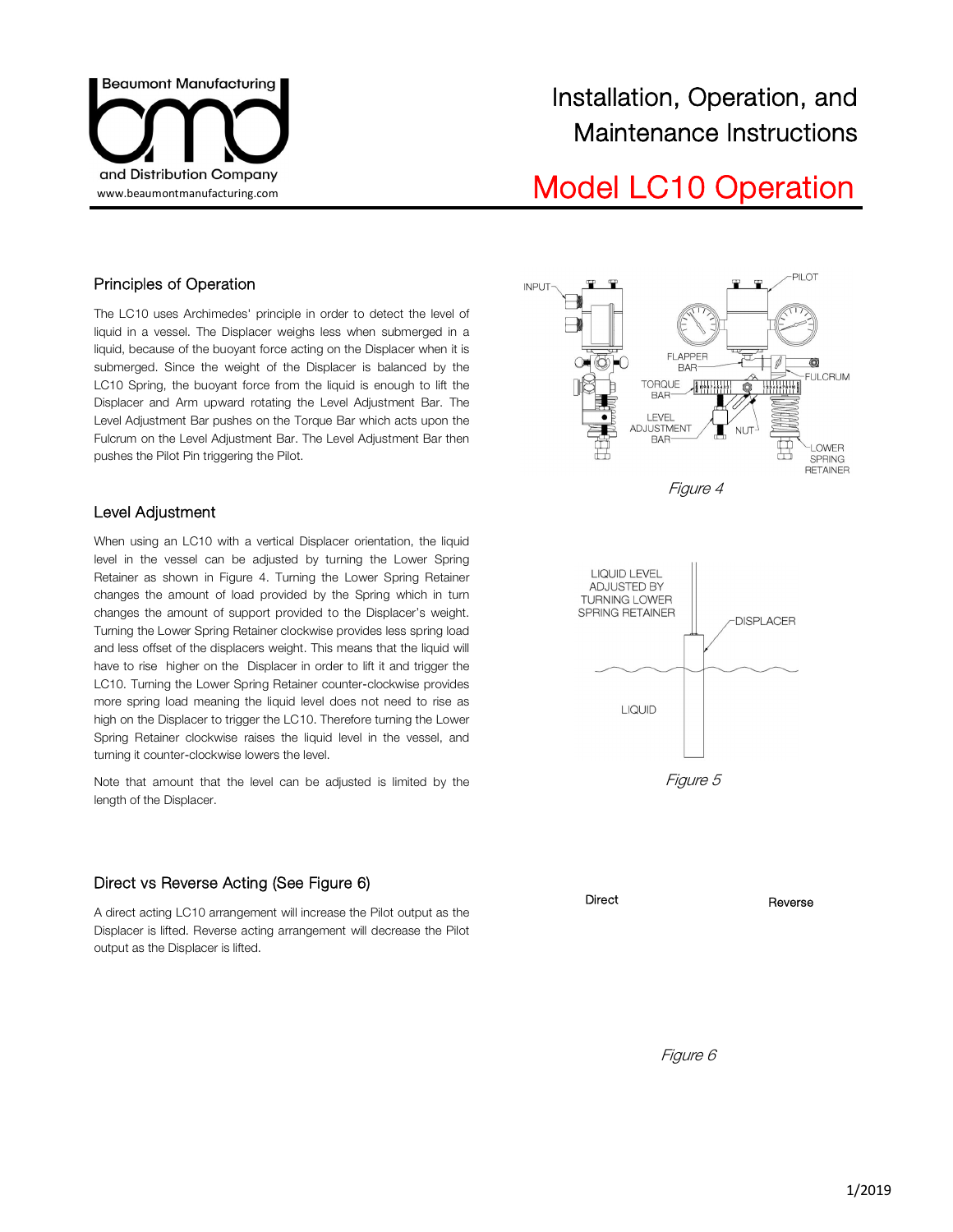

# and Distribution Company<br>Wodel LC10 Operation Cont.

### Sensitivity & Span

The span of the Level Controller is the distance that the level changes between when the Pilot opens and closes. To adjust the span loosen the Thumb Screw located on the Fulcrum. Then slide the Fulcrum along the Flapper Bar. Moving the Fulcrum toward the center of the Case increases the sensitivity of the Displacer to changes in liquid level thereby decreasing the span. Moving the Fulcrum away from the center of the Case decreases the sensitivity and increases the span.

Increasing the span means that a dump valve actuated by the LC10 will stay open longer draining more of the liquid in the vessel before it closes. Decreasing the span close the dump valve sooner draining less fluid.

Figure 7

Figure 8 Figure 9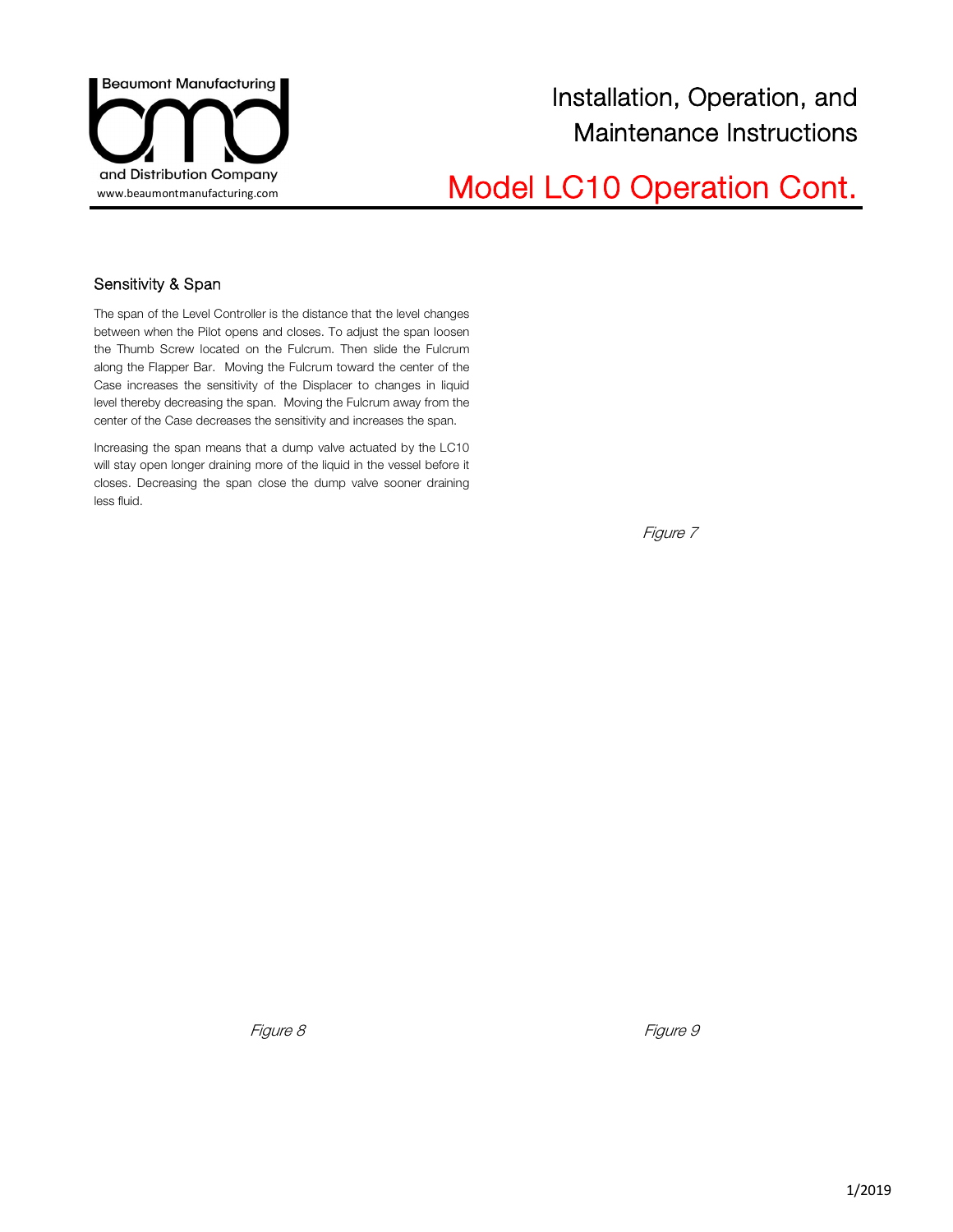

## and Distribution Company<br>www.beaumontmanufacturing.com **Model LC10 Maintenance**

### Setting the LC10

To set the LC10 first connect an airline to the input of the Pilot. Next, adjust the Lower Spring Retainer so that, when the Arm is in its set position and then lifted, the Flapper Bar triggers the Pilot.

### Mounting Change

The LC10 is field reversible which is convenient for arrangement changes. To switch the LC10 from left to right or vice versa, first remove the nut holding the Torque Bar and Level Adjustment Bar on the Shaft. Next, remove the Torque Bar and Level Adjustment Bar. The Body is held on by two hex head screws. Remove the screws and rotate the Body to the desired orientation and reinstall the screws to secure the Body. The Level Adjustment Bar will need to be rotated clockwise or counter clockwise depending on the initial setup. The screw will need to be removed from the Level Adjustment Bar and threaded into the correct hole once the Bar has been rotated. The Spring, Upper and Lower Spring Retainer, and Screw will swap to the other side. Put the Level Adjustment Bar and Torque Bar back on the Shaft and use the nut to secure them. Finally, The Fulcrum Assembly will need to be moved to the opposite side. Unscrew the nut holding it on the stud and simply swap to the other side. Reference Figure 11.

### Action Change

To change an LC10 from reverse to direct or vice versa simply unscrew the nut holding on the Flapper Bar. Remove the Flapper Bar and move it to the other side of the Case. Don't forget to swap the Thumb Screw around to the front. Re-install the nut taking care not to over tighten it. Overtightening the nut will hinder the Flapper Bar from rotating and will cause the unit to malfunction. For best performance the nut should be snugged up against the Flapper Bar then backed off about 1/8 of a turn.

### Body Maintenance (See Figure 12)

To replace the soft goods in the Body of the LC10 unscrew the nut holding on the Torque Bar and Level Adjustment Bar, remove them from the Shaft, and remove the Body from the Case by unscrewing the two hex head screws. Once the Body is removed, unscrew both Bearing Blocks to reveal the two O-rings and Backup Ring on each side. Remove the old O-rings and Backup Rings and replace them with the new ones provided in the repair kit. Before installing the new O-rings, grease them with multi-purpose synthetic grease for reduced wear and longer life expectancy. Reinstall the Bearing Blocks into the Body and attach it back to the Case securely tightening the two hex head screws. Put the Level Adjustment Bar and Torque Bar back on the Shaft and secure them with the nut.





Figure 12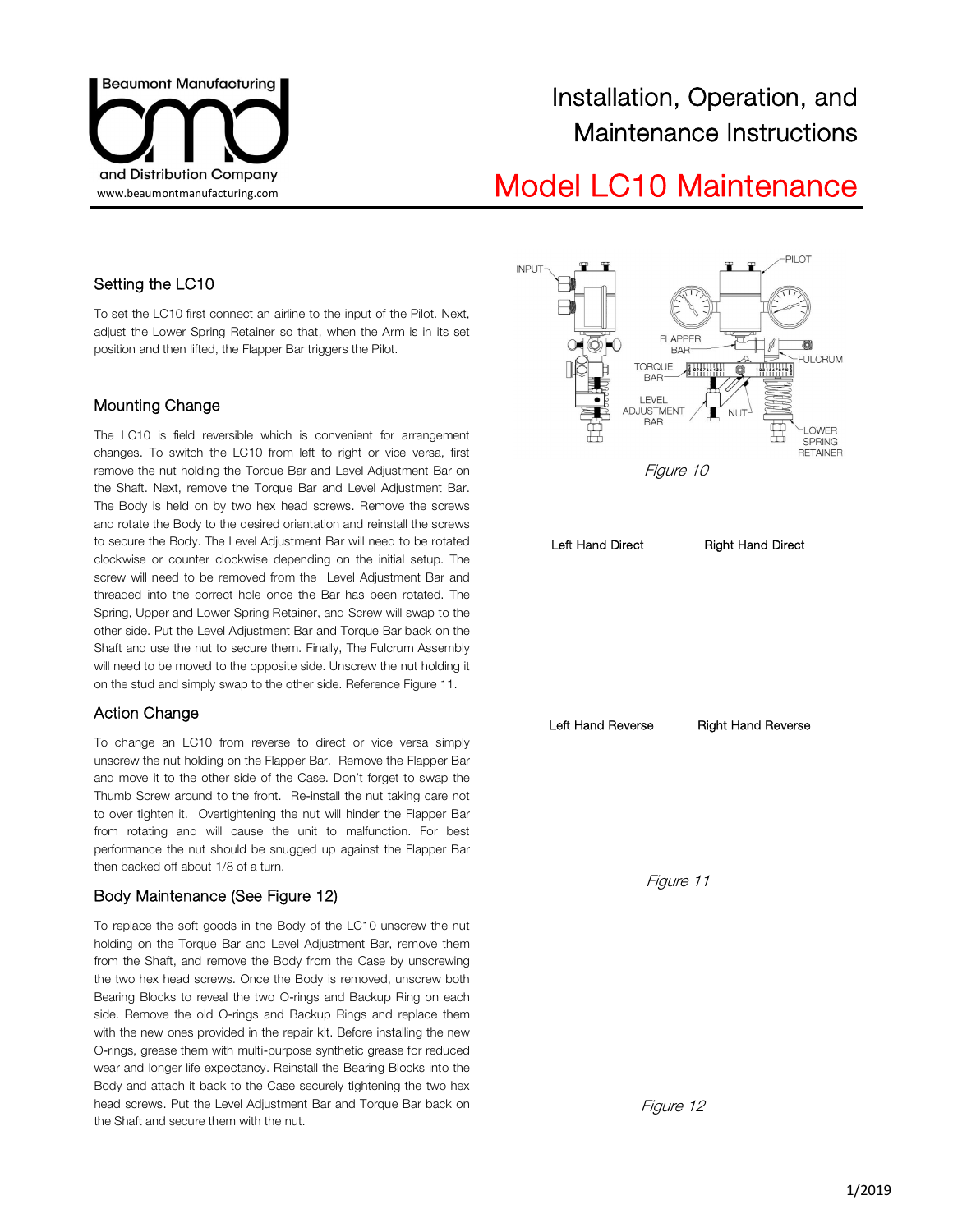

## and Distribution Company<br>www.beaumontmanufacturing.com **Model LC10 Maintenance Cont.**

### Pilot Change

#### Standard Case (See figure 13)

To remove the Pilot, first turn the Lower Spring Retainer all the way to the bottom to relieve the tension on the Spring. Next, unscrew the two screws located on top of the Case. Push down the Torque Bar on the Spring side as far as it will go. This will allow the Pilot to be removed. Put in the new Pilot, and replace the upper screws to hold it to the top of the Case. Make sure that the Flapper Bar is positioned so that the Pilot Pin rests in the slot. The Pilot Pin should be able to move freely in the slot without binding as the Flapper Bar moves up and down .

#### Sealed Case (See Figure 14)

To remove the Pilot, first turn the Lower Spring Retainer all the way to the bottom to relieve the tension on the Spring. Next, unbolt the Pilot Plate that covers the front of the Pilot. Push down the Torque Bar on the Spring side as far as it will go. This will allow the Pilot to be removed. Remove the Gasket behind the Pilot. To reassemble replace the Pilot Gasket with a new one and put in the new Pilot. Put the Pilot Plate back on and reinstall the pilot plate screws. Make sure that the Flapper Bar is positioned so that the Pilot Pin rests in the slot. The Pilot Pin should be able to move freely in the slot without binding as the Flapper Bar moves up and down .

### Pilot Repair (See Figure 15)

Remove the two screws holding together the Pilot to expose the components within. When replacing the components, the Gasket needs to be checked so that the orientation of the cutouts match the holes on the Body. Reassemble and test the Pilot with a supply line to check for leaks before installing back into the Case. Mount the Pilot back into the Case with the two screws and make sure the Flapper Bar is positioned correctly on the Pilot Pin.



Figure 14

Figure 15